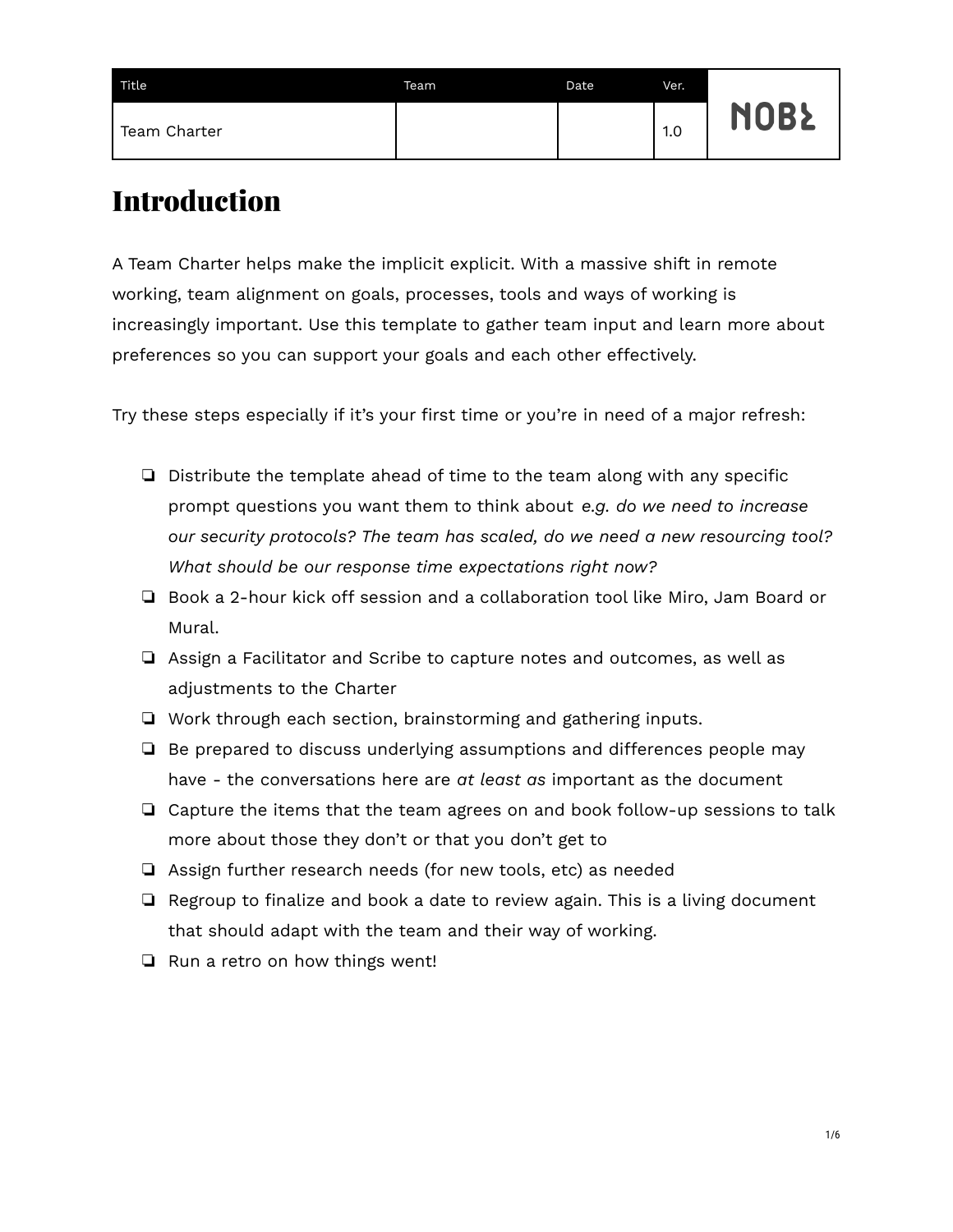## **Customers**

Whom does this team serve? What are their current and emerging needs?

| <b>Customer</b> | Needs |
|-----------------|-------|
|                 |       |
|                 |       |
|                 |       |

### Team Purpose and Goals

What is our core work: the work that must be done above all else? Refer back to your customers' needs to make sure these align.

| "Lights On" Work | "Bets" |
|------------------|--------|
|                  |        |
|                  |        |
|                  |        |

What outcomes do we want to achieve, and how can we measure them?

| Goal | Timing |
|------|--------|
|      |        |
|      |        |
|      |        |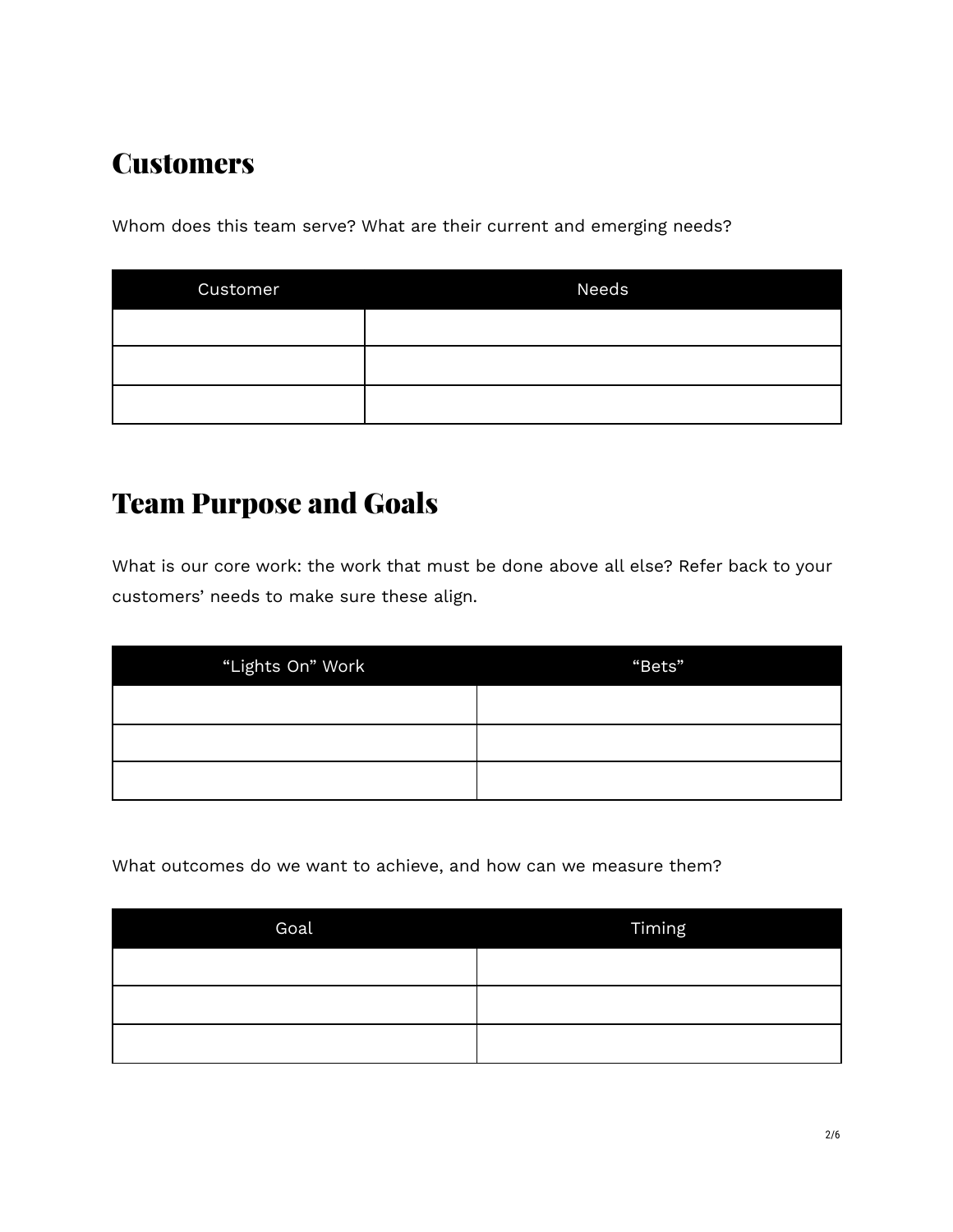## **Strategy**

What **bets** are we actively making in order to achieve our Team's Purpose? Phrase as Even Over [statements](https://academy.nobl.io/how-to-write-a-strategy-your-team-will-remember/).

| E.g. Team recognition   | even over | Individual recognition |
|-------------------------|-----------|------------------------|
| E.g. Flawless execution | even over | Speed of execution     |
|                         | even over |                        |
|                         | even over |                        |
|                         | even over |                        |

### Projects, Plans, and Metrics

What **projects** (think epics - large bodies of work) are underway to help us achieve our primary goals? Who is the person responsible for each?

| Project | Lead |
|---------|------|
|         |      |
|         |      |
|         |      |

What **measures** do we use to ensure we are working towards our goals? What/How might we measure differently in these circumstances? How often do we check in on them?

| Measure | Expected Results + Warning Signs |
|---------|----------------------------------|
|         |                                  |
|         |                                  |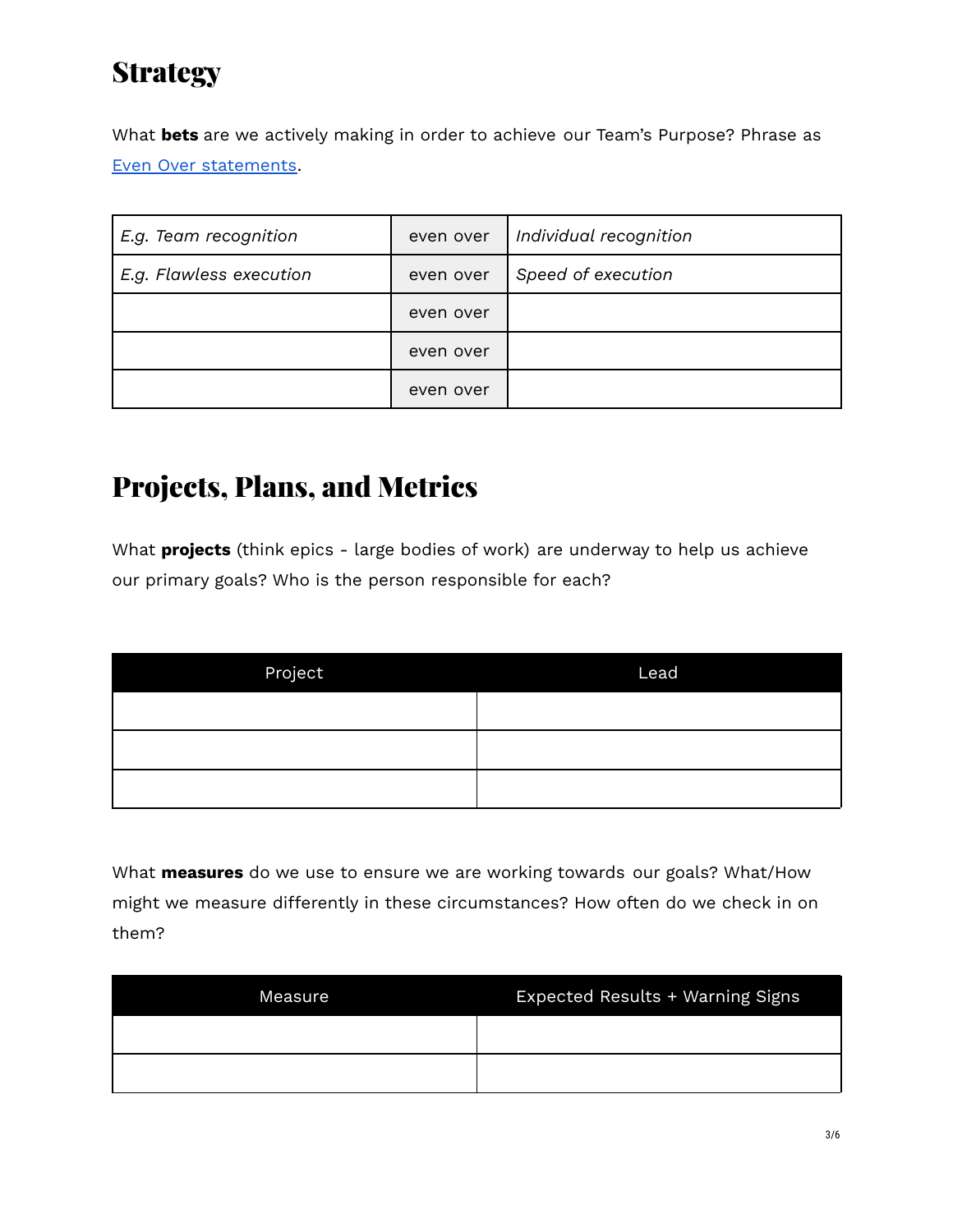## Who's Who

If you're missing clarity use our [role](https://medium.com/@FLOXworks/do-you-have-the-right-people-in-the-right-roles-273d03c3d527) call or role design worksheet.

| Role | Role Purpose | Role rights - what<br>decisions can you<br>make? | Who plays this role<br>on the team<br>(Name) |
|------|--------------|--------------------------------------------------|----------------------------------------------|
|      |              |                                                  |                                              |
|      |              |                                                  |                                              |
|      |              |                                                  |                                              |
|      |              |                                                  |                                              |

# Important Meetings and Rituals

| Event | <b>Frequency</b> | Objective |
|-------|------------------|-----------|
|       |                  |           |
|       |                  |           |
|       |                  |           |
|       |                  |           |

## Information Sharing

What **information** do we need to share on a day to day basis to move forward and achieve our goals? Where do we store it? Who updates it and how often?

| Information | Where it lives | How and when we update |
|-------------|----------------|------------------------|
|             |                |                        |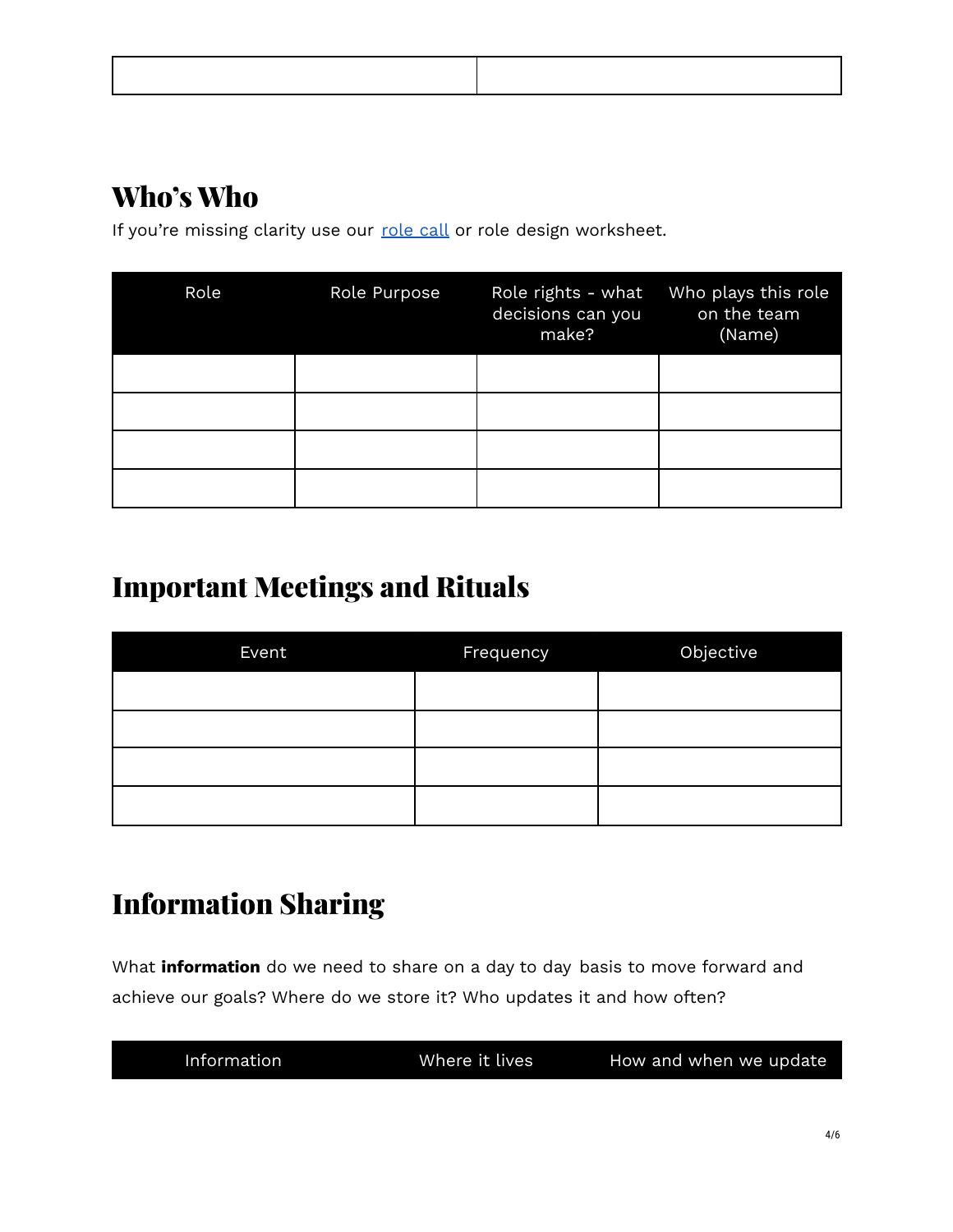| E.g. Meeting Minutes | Posted in project slack<br>channel |  |
|----------------------|------------------------------------|--|
|                      |                                    |  |
|                      |                                    |  |
|                      |                                    |  |

### Tools We Use

How do we connect with others and get work processed?

| Tool              | What we use it for |
|-------------------|--------------------|
| E.g., <i>Zoom</i> |                    |
|                   |                    |
|                   |                    |

### Key Processes

Identify the five to nine critical steps in your most important or most frequent processes. Focus on "killer items" that are easy but dangerous to forget.